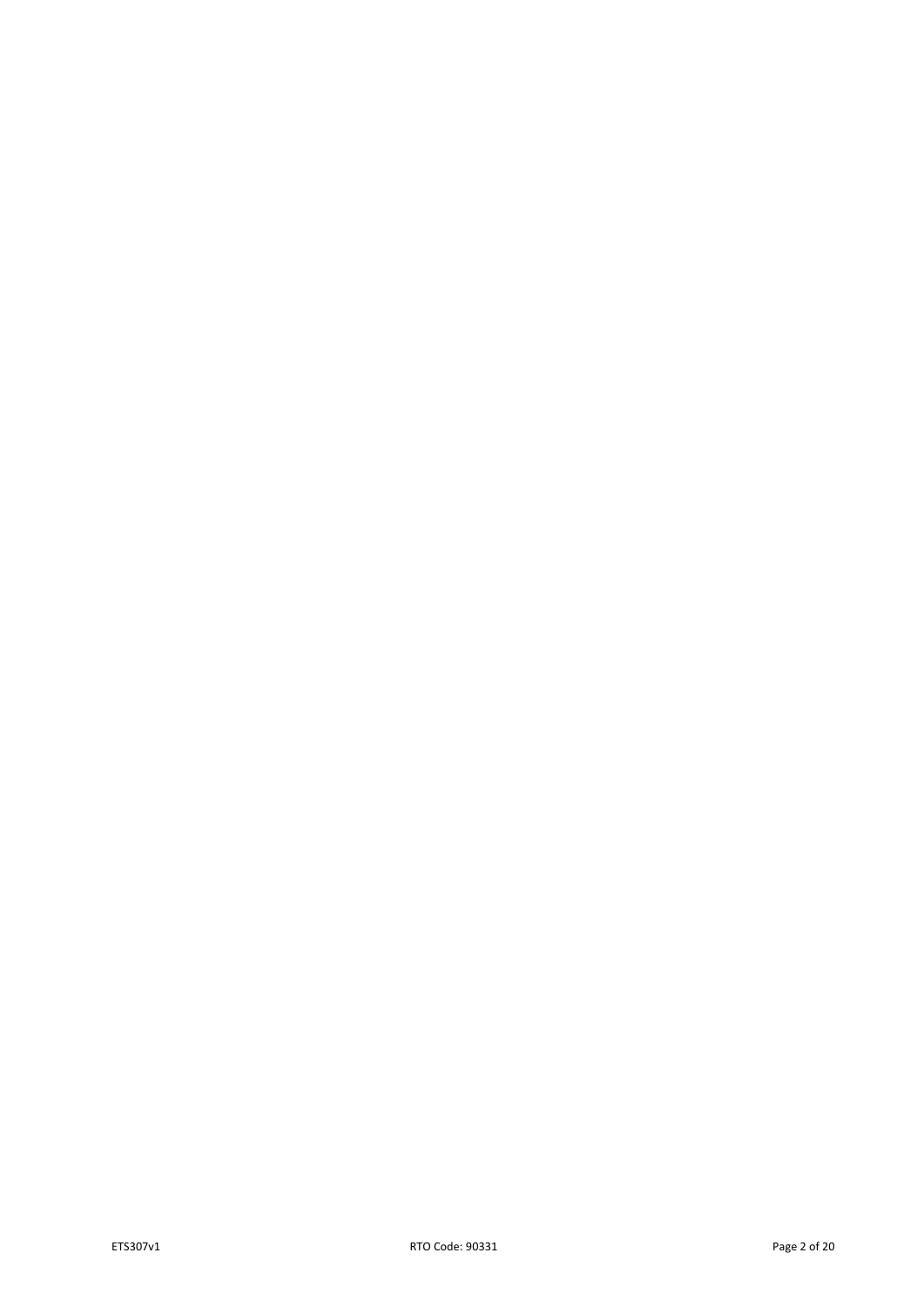# Index

|                                                                                                   | Page      |
|---------------------------------------------------------------------------------------------------|-----------|
| <b>About ECTARC</b>                                                                               | 4         |
| Introduction                                                                                      | 5         |
| Eligibility                                                                                       | 5         |
| Trainee Induction                                                                                 | 5         |
| What is Smart and Skilled?                                                                        | 5         |
| What is a Traineeship?                                                                            | 5         |
| <b>Duration of Contract</b>                                                                       | 5         |
| <b>Probationary Period</b>                                                                        | 5         |
| Traineeship Overview                                                                              | 6         |
| <b>Tuition Fees</b>                                                                               | 7         |
| Assistance                                                                                        | 7         |
| <b>Responsibilities of Parties</b>                                                                | 7         |
| Australian Apprenticeship Support Network                                                         | 7         |
| Registered Training Organisation                                                                  | 7         |
| <b>Employer Responsibilities</b>                                                                  | 7         |
| Supervision                                                                                       | 7         |
| Facilities and range of work                                                                      | 8         |
| Employee                                                                                          | 8         |
| <b>Traineeship Qualifications</b>                                                                 | 9         |
| What needs to be completed during the traineeship                                                 | 9         |
| Practical workplace requirements for each qualification                                           | 9         |
| First Aid                                                                                         | 10        |
| How the training will be delivered                                                                | 10        |
| <b>Assessment Guidelines</b>                                                                      | 10        |
| <b>Traineeship Process</b>                                                                        | 11        |
| Submitting assessments                                                                            | 12        |
| Referencing                                                                                       | 12        |
| <b>Assessment Feedback</b>                                                                        | 12        |
| <b>Assessment Procedure</b>                                                                       | 12        |
| Credit Transfer                                                                                   | 12        |
| Recognition of Prior Learning (RPL)                                                               | 12        |
| <b>Foundation Skills</b>                                                                          | 13        |
| Access & Equity                                                                                   | 13        |
| <b>Cancellation of Contract</b>                                                                   | 13        |
| Completion                                                                                        | 13        |
| Issuance of a Qualification                                                                       | 14        |
| <b>Complaints and Appeals</b>                                                                     | 14        |
| <b>Disciplinary Procedures</b>                                                                    | 15        |
| National Training Complaints Hotline                                                              | 15        |
| <b>Training Services NSW</b>                                                                      | 15        |
| Training Administration Charges & Assistance<br><b>Information Websites &amp; Contact Details</b> | 15<br>16  |
| Appendix 1: Workplace Supervisor Guide                                                            | $17 - 18$ |
|                                                                                                   |           |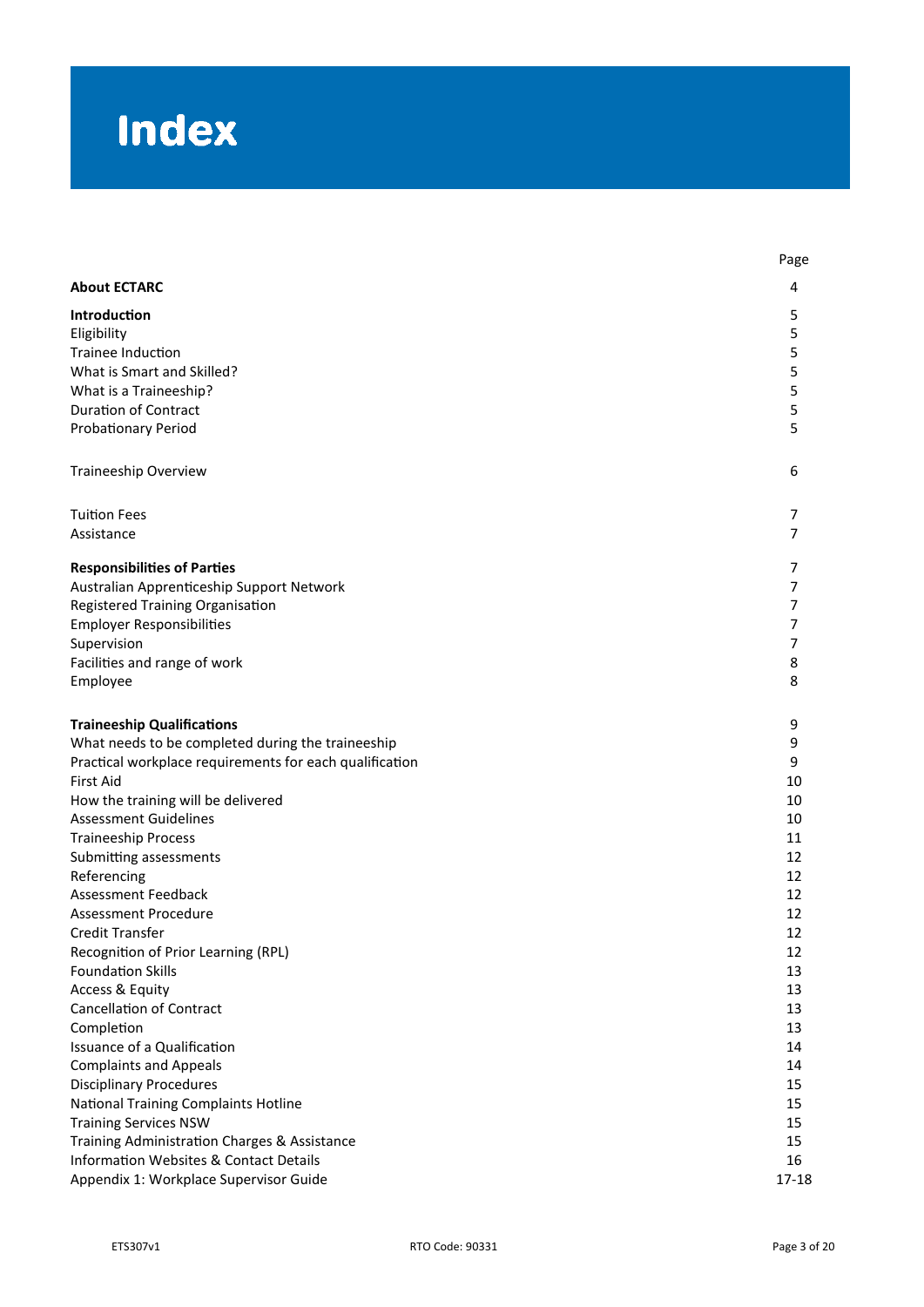### **Welcome** to ECTARC

### **ECTARC**

ECTARC is a community owned, not-for-profit Registered Training Organisation (RTO) that specialises in early childhood training and professional development.

ECTARC is registered with the ASQA (Australian Skills Quality Authority), our RTO code is 90331. ASQA conducts audits on ECTARC's operations to ensure that it meets the Standards for Registered Training Organisations (RTOs) 2015.

ECTARC is managed by Illawarra Area Child Care Ltd (IACC). ECTARC also manages 11 community owned early childhood education and care services in the Illawarra and Shoalhaven areas. The close working connection with the services ensures that the training provided continues to meet the needs of the early childhood sector and regulatory bodies.

### **About the ECTARC Team**

ECTARC has a dedicated team of Training and Development Officers (TDOs) and staff who aim to provide a high quality training experience for every student, so they gain the required skills and knowledge to deliver high quality care and education to children in the workplace. The Training and Development Officers are qualified and have many years experience working in the early childhood industry. All Training and Development Officers also hold the additional qualification of the TAE40116 Certificate IV in Training and Assessment.

### **Award Winning Training**

The NSW Training Awards are conducted annually by Training Services NSW to recognise outstanding achievement in the Vocational Education and Training sector. ECTARC has not entered the awards in the last few years but we are proud to have won the following awards:

**STATE WINNER** - 2012 NSW Training Awards NSW Small Training Provider of the Year

**STATE FINALIST** - 2008 NSW Training Awards 2008 NSW Small Training Provider of the Year

**NATIONAL WINNER** - 2007 Australian Innovative Business Award

**NATIONAL FINALIST** 2007 Australian Training Awards Australian Small Training Provider of the Year Finalist 2007 NSW Small Training Provider of the Year

**STATE WINNER** - 2007 NSW Training Awards NSW Small Training Provider of the Year

**STATE WINNER** - 2006 NSW Training Awards NSW Small Training Provider of the Year

**STATE FINALIST** - 2005 NSW Training Awards NSW Small Training Provider of the Year

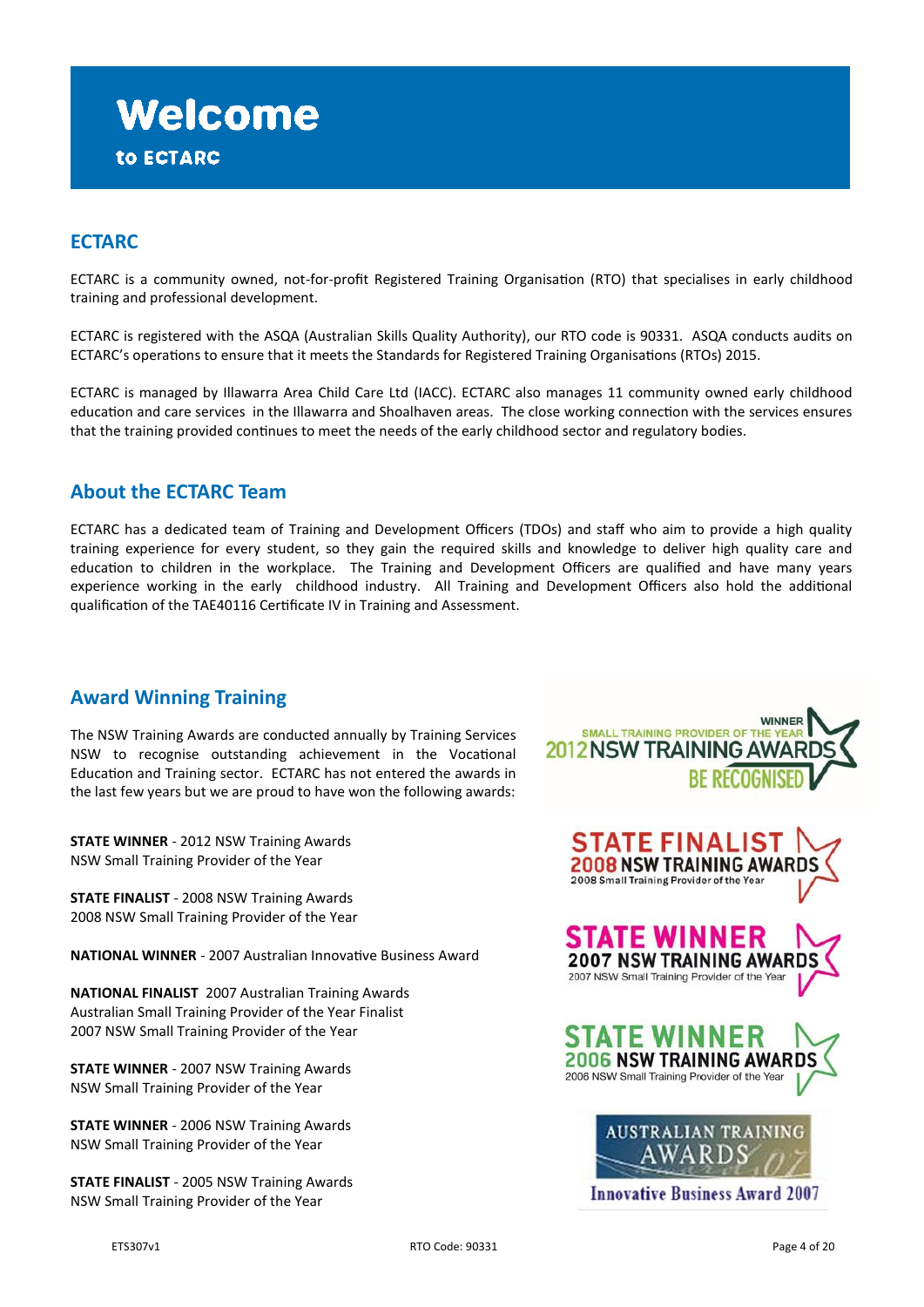## **Trainee Induction**

**Smart and Skilled** 

### **1.0 Introduction**

This handbook is designed to provide induction information for the:

- **CHC30121 Certificate III in Early Childhood Education and Care Traineeship**
- **CHC40113 Certificate IV in School Age Education and Care Traineeship**
- **CHC50121 Diploma of Early Childhood Education and Care Traineeship**
- **CHC50213 Diploma of School Age Education and Care Traineeship**

The information in this guide has been developed to enable employers and employees to make an informed decision about becoming or employing a trainee. This handbook outlines all points that need to be covered in the induction process and explains the responsibilities of all parties and assistance that is available. Please retain this handbook for referral purposes. This handbook is also located on the ECTARC Student Portal.

### **1.1 Eligibility**

To be eligible to undertake a traineeship, an individual must be an Australian citizen or permanent resident and provide evidence of a satisfactory 'Working with Children Check'. Additional eligibility requirements are listed on the table on page 6.

Visit [www.australianapprenticeships.gov.au](http://www.newapprenticeships.gov.au) or contact your local Apprenticeship Support Network to provide further information of eligibility.

### **2.0 Trainee Induction**

### **2.1 What is Smart and Skilled?**

Smart and Skilled is a NSW Department of Industry initiative that provides eligible students with an entitlement to government-subsidised training:

- up to and including Certificate III government funding for higher-level courses (Certificate IV and above) in targeted priority areas
- up to and including Certificate III government funding for higher-level courses (Certificate IV and

above) in targeted priority areas. For more information on Smart and Skilled visit [https://smartandskilled.nsw.gov.au](http://www.smartandskilled.nsw.gov.au/) or call 1300 772 104

### **2.2 What is a Traineeship?**

A traineeship is a formal agreement made between the trainee, the employer, the Australian Apprenticeship Support Network (AASN) and the Registered Training Organisation (RTO). All parties entering into the traineeship are required to sign a formal Smart and Skilled training contract (where the trainee is under the age of 18, a parent or guardian must also sign as a party). A traineeship consists of a combination of training and paid employment, under the National Training Wage.

Once completed, the contract is then lodged with Training Services NSW for registration. Training Services NSW is the only authority with responsibility to approve, refuse, amend, monitor and regulate traineeships in NSW. This contract is legally binding and by signing, all parties agree to abide by the conditions laid out in the Training and Employment Act 2000.

Traineeships are classified as *New Entrant* or *Existing Worker*. See table on the next page for details.

Please note: Existing Worker traineeships do not affect an employee's current salary or employment conditions during the course of the traineeship.

### **2.3 Duration of Contract**

Traineeships can be undertaken on a full-time or parttime (pro-rata) basis. Although a qualification has a nominal duration, competency based training means that once all parties are in agreement that competency has been achieved, a qualification can be issued. This does not mean that the traineeship is complete. The duration for each type of traineeship is outlined in the table on page 6. If a trainee successfully completes their qualification prior to the end of the nominal term of the traineeship they are able to apply for early completion.

### **2.4 Probationary Period**

To enable all parties to gain full understanding of their commitment and contractual requirements, a probation period is provided on the commencement of every contract. The probation period is two months from the commencement date of the traineeship contract during which any party can cancel. After two months,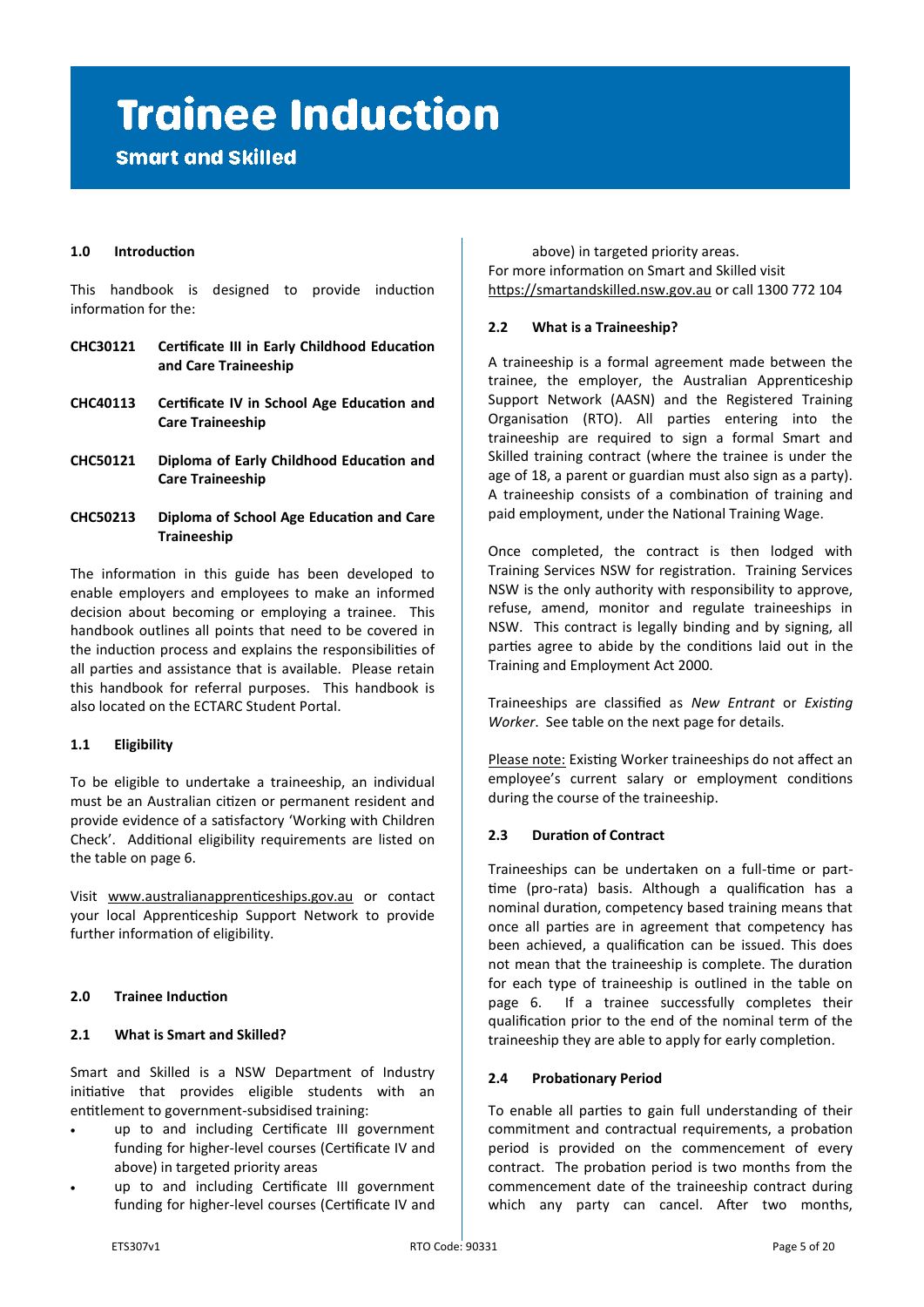# **Traineeship Overview**

types of traineeships, eligibility and completion times

| <b>Type of Traineeship</b>                                                                                                                                                               | Eligibility                                                                                                                                                                                             | Time it takes to complete the<br>traineeship                                                                                             |
|------------------------------------------------------------------------------------------------------------------------------------------------------------------------------------------|---------------------------------------------------------------------------------------------------------------------------------------------------------------------------------------------------------|------------------------------------------------------------------------------------------------------------------------------------------|
| <b>CHC30121 Certificate III in</b><br><b>Early Childhood Education</b><br>and Care                                                                                                       | must not have completed a<br>qualification via a traineeship<br>must not have worked 3 months full-time or 12<br>months part-time in the early childhood service                                        | 18 months<br>full-time<br>Up to 36 months<br>part-time (minimum of 15<br>hours per week)                                                 |
| <b>CHC40113 Certificate IV in</b><br><b>School Age Education and</b><br>Care                                                                                                             | must not have completed a<br>qualification via a traineeship higher than a Certificate<br>III level<br>must not have worked 3 months full-time or 12<br>months part-time in the early childhood service | 12 months<br>full-time<br>Up to 24 months<br>part-time (minimum of 15<br>hours per week)                                                 |
| <b>New Entrant CHC50121</b><br><b>Diploma of Early</b><br><b>Childhood Education and</b><br>Care                                                                                         | must not have worked 3 months full-time or 12<br>$\bullet$<br>months part-time in the early childhood service                                                                                           | 2 years<br>full-time<br>3.5 years<br>part-time (minimum of 21<br>hours per week)                                                         |
| <b>Existing Worker CHC50121</b><br><b>Diploma of Early</b><br><b>Childhood Education and</b><br>Care                                                                                     | must have worked a minimum of 3 months full-time<br>or 12 months part-time in the early childhood service                                                                                               | 2 years<br>full-time<br>36 months                                                                                                        |
| <b>Existing Worker CHC50213</b><br><b>Diploma of School Age</b><br><b>Education and Care</b><br><b>New Entrant CHC50213</b><br><b>Diploma of School Age</b><br><b>Education and Care</b> | part time employees required to complete a<br>minimum of 21 hours per week at a service                                                                                                                 | part-time (minimum of 21<br>hours per week)<br>18 months (if hold CHC40113<br>Certificate IV in School Age<br><b>Education and Care)</b> |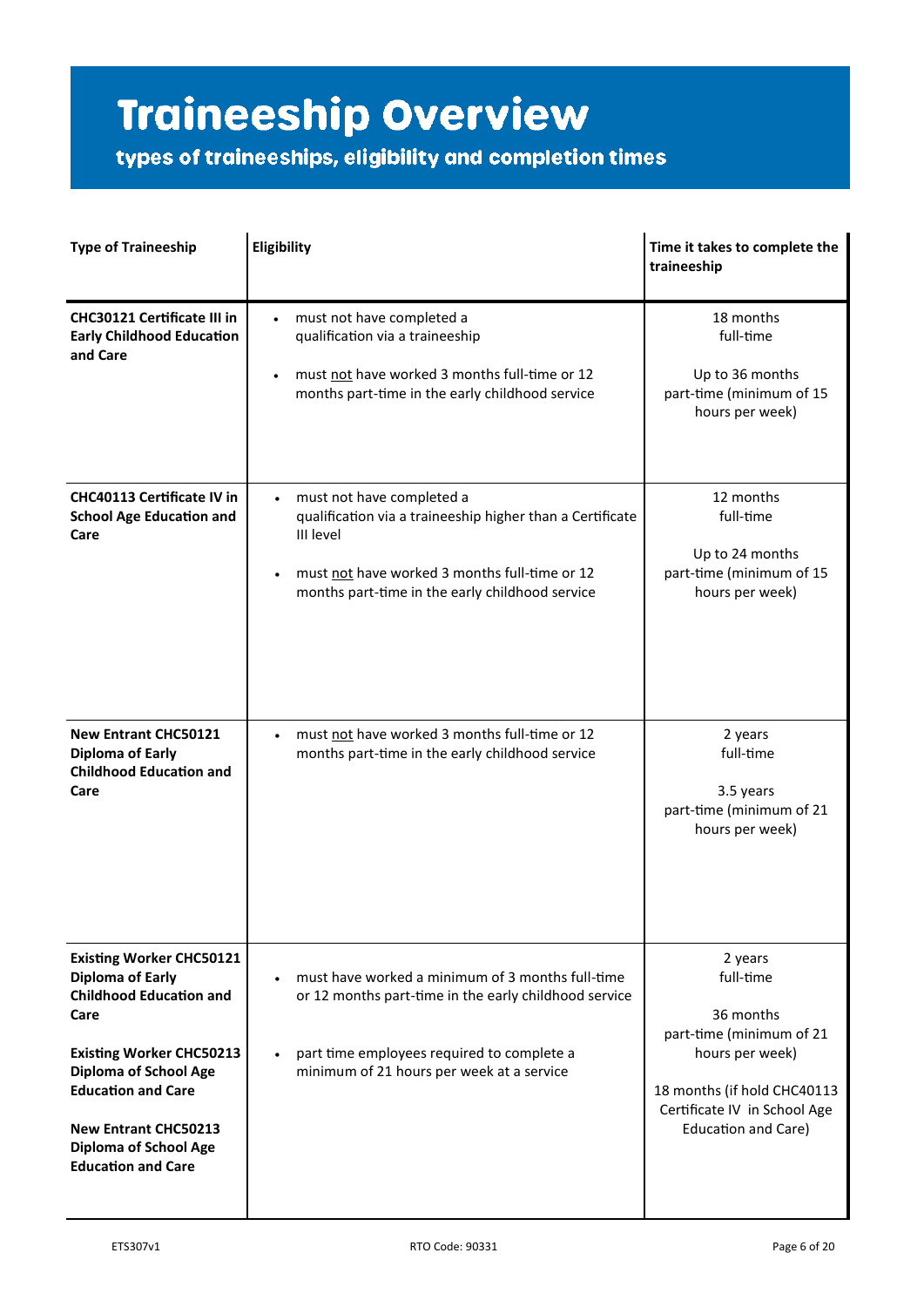# **Responsibilities**

**Apprenticeship Network Provider, RTO and Employer** 

cancellation must be mutually agreeable. This time allows each member to reflect on:

- suitability between employee and work role
- trainee responsibilities
- employer/Workplace Supervisor responsibilities
- training requirements
- commitment to the duration of the contract
- potential for a successful outcome

Your AASN can assist you with further information on the appropriate probationary period.

### **2.5 Tuition Fees**

Tuition fees are not payable for New Entrant trainees.

**Existing Worker Fees:** The employer and student must come to a mutual agreement as to who is responsible for the payment of fees. ECTARC will invoice the service for the training. Please see the *ECTARC Fee Schedule* for current fees at www.ectarc.com.au.

### **2.6 Assistance**

Financial assistance may be available to trainees to help meet the costs of travelling and to assist those who have to live away from home during their traineeship. Please contact Centrelink for more information.

### **3.0 Responsibilities of Parties**

### **3.1 Australian Apprenticeship Support Network**

AASNs are contracted by the Commonwealth Government to provide information, advice, and assistance to employers and trainees throughout the training contract. They are responsible for the signing of the traineeship contract, registering the contract with Training Services NSW and administering the Commonwealth Government incentive and subsidy program. They offer assistance and advice in relation to obligations and responsibilities in all aspects of the agreement.

### **3.2 Registered Training Organisation**

As your Registered Training Organisation (RTO), ECTARC is responsible for the development, delivery and monitoring of the Training Plan for all units of competency necessary for your qualification. The RTO can provide employers and employees with information on contractual requirements, obligations, responsibilities and support in all areas of the traineeship.

### ECTARC must:

- assign a Training and Development Officer
- develop a Training Plan to suit the trainee and employer needs
- assess support needs of the trainee
- provide all learning resources
- support the trainee throughout their contract
- maintain records of assessments and progress
- keep the trainee motivated
- advise and assist in relation to additional support and funding requirements
- issue the qualification upon completion
- charge required fees.

For those cases where state funding is not available for training (e.g. existing worker traineeship), a 'Fee for Service' mode of delivery for trainees is available. This means the employer or trainee pays ECTARC for the training.

All trainees have a choice of RTO. Should you choose to change from ECTARC to another training provider, you are able to do this at any time during your contract period. However, ECTARC requires two weeks' notice of change of RTO and can supply appropriate forms for notifying Training Services NSW if required.

### **3.3 Employer Responsibilities**

Employers are required to provide a range of supervision, facilities and training to allow the trainee to achieve competency.

### **3.3.1 Supervision**

Employers are required to provide supervision of the trainee by a designated qualified member of staff (the Workplace Supervisor), who is required to have an early childhood Diploma qualification, equivalent or higher. The trainee must also have access to a qualified and experienced worker to mentor and assist them with hands on support, discussion and reflection. NOTE: in some services, this may be the same person. ECTARC are required to maintain of copy of this qualification for each student.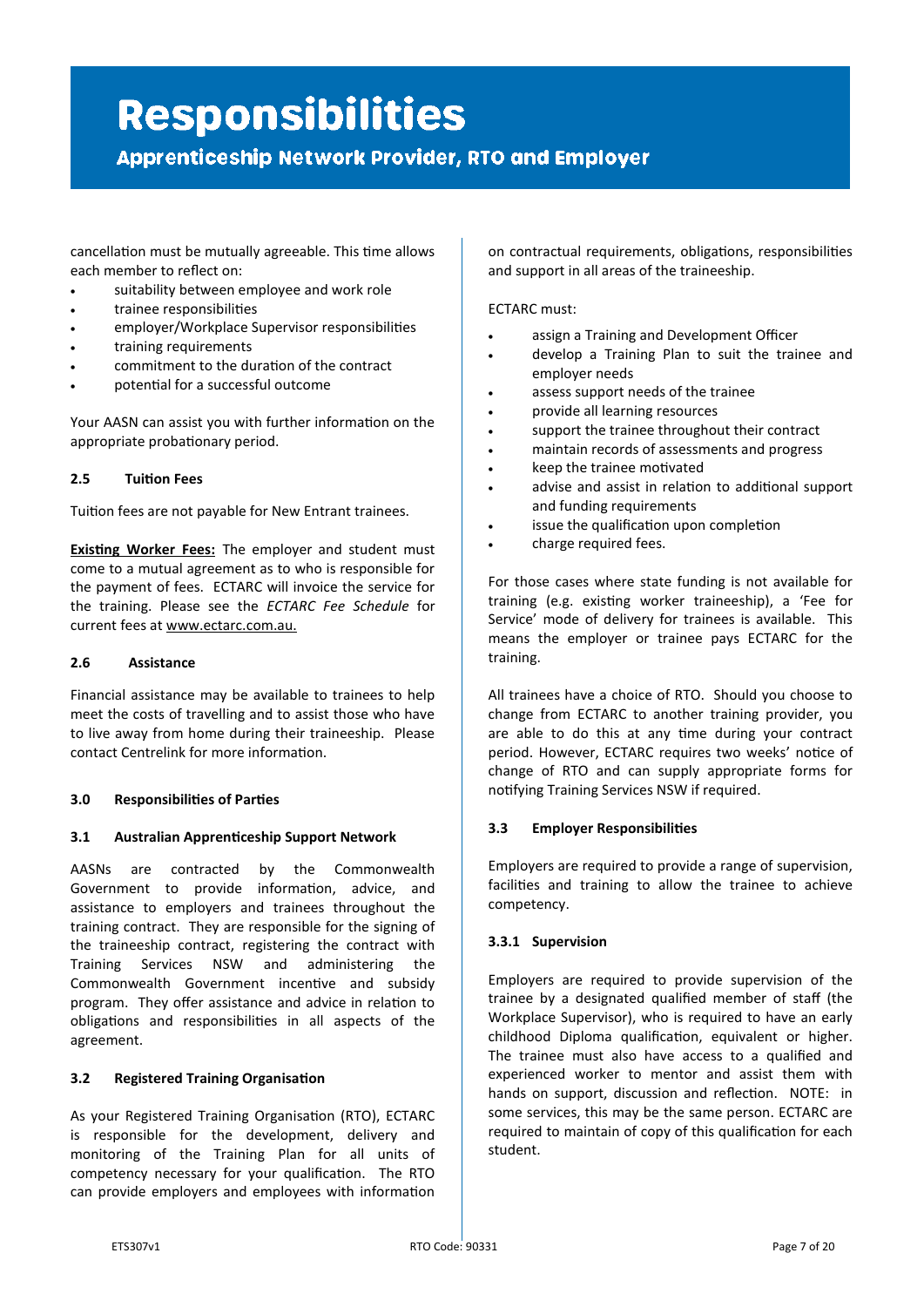# **Responsibilities**

**Employee** 

### **3.3.2 Facilities and range of work**

Employers must provide both the facilities and the range of work to train a trainee in the competencies/learning outcomes identified in the Training Plan and ensure the trainee receives adequate training, supervision and assessment. With regard to children's services, facilities would mean the service itself must be licensed a regulated education and care service, and range of work means the trainee has been employed to work with children of all required age groups and not as a support worker (e.g. cook, cleaner or bus driver).

### **The Employer must:**

- sign a training contract within the probation period
- provide the trainee with a staff handbook and job description
- provide the trainee with a roster of working hours
- provide quality on-the-job training in a safe working environment
- allow the trainee to go to another service, during working hours, if the required ages are not available at the service of employment
- support the trainee by providing time each week for study (a minimum of 3 hours)
- assist the trainee to become an effective team member by providing feedback and advice
- ensure the trainee receives appropriate wages as outlined by Training Services NSW and Industrial Relations [www.industrialrelations.nsw.gov.au](http://www.dir.qld.gov.au)
- notify Training Services NSW in writing within 14 days of the following:
	- $\Rightarrow$  to amend or cancel the training contract
	- $\Rightarrow$  the sale or disposal of the business
	- $\Rightarrow$  dissolution of partnership
	- $\Rightarrow$  belief that the trainee is failing to make reasonable progress
	- $\Rightarrow$  belief that the trainee will not complete
- notify ECTARC of any of the above Training Services NSW notices, as well as any changes in the Training Plan, change of RTO and completions of contract requirements.

### **The Workplace Supervisor must:**

- have regular discussions with the trainee about the on-the-job component of the traineeship (Third Party Report)
- assist the trainee to follow service policies and procedures
- mentor and support the trainee
- ensure that the trainee is keeping on track with their written work
- counter sign the trainee's Training Plan.

The role of the Workplace Supervisor includes supervising and supporting the trainee observing their skills and completing the Third Party Reports. The supervision process is described in Appendix 1 (see pages 17-18).

### **3.4 Employee**

The trainee is responsible for meeting and maintaining their obligations under the Training Contract. If the trainee is under 18 years of age, a parent or guardian is also responsible for meeting obligations under the agreement. Once the trainee turns 18 the parent/ guardian is no longer part of the contract.

As part of your induction it is important to disclose any special needs/disabilities that you may have and any prior qualifications/study that you have completed. This will allow ECTARC to provide suitable assistance if required, and to ensure your Training Plan is designed to meet your needs and skills.

### **The Trainee must:**

- observe the conditions of the employment agreement or award
- attend and perform work duties as directed (job description, roster)
- follow relevant regulations and lawful commands
- follow the service's policies, procedures and guidelines
- observe confidentiality on behalf of the employer and clients
- complete all assessments as set out in the Training Plan using allocated study time
- undertake training and assessment as set out in the Training Plan
- discuss their progress with the Workplace Supervisor
- pay the tuition fee
- notify the ECTARC Training and Development Officer of the following :
- $\Rightarrow$  if you are having difficulties with assessment tasks
- $\Rightarrow$  any agreement to amend or cancel the training contract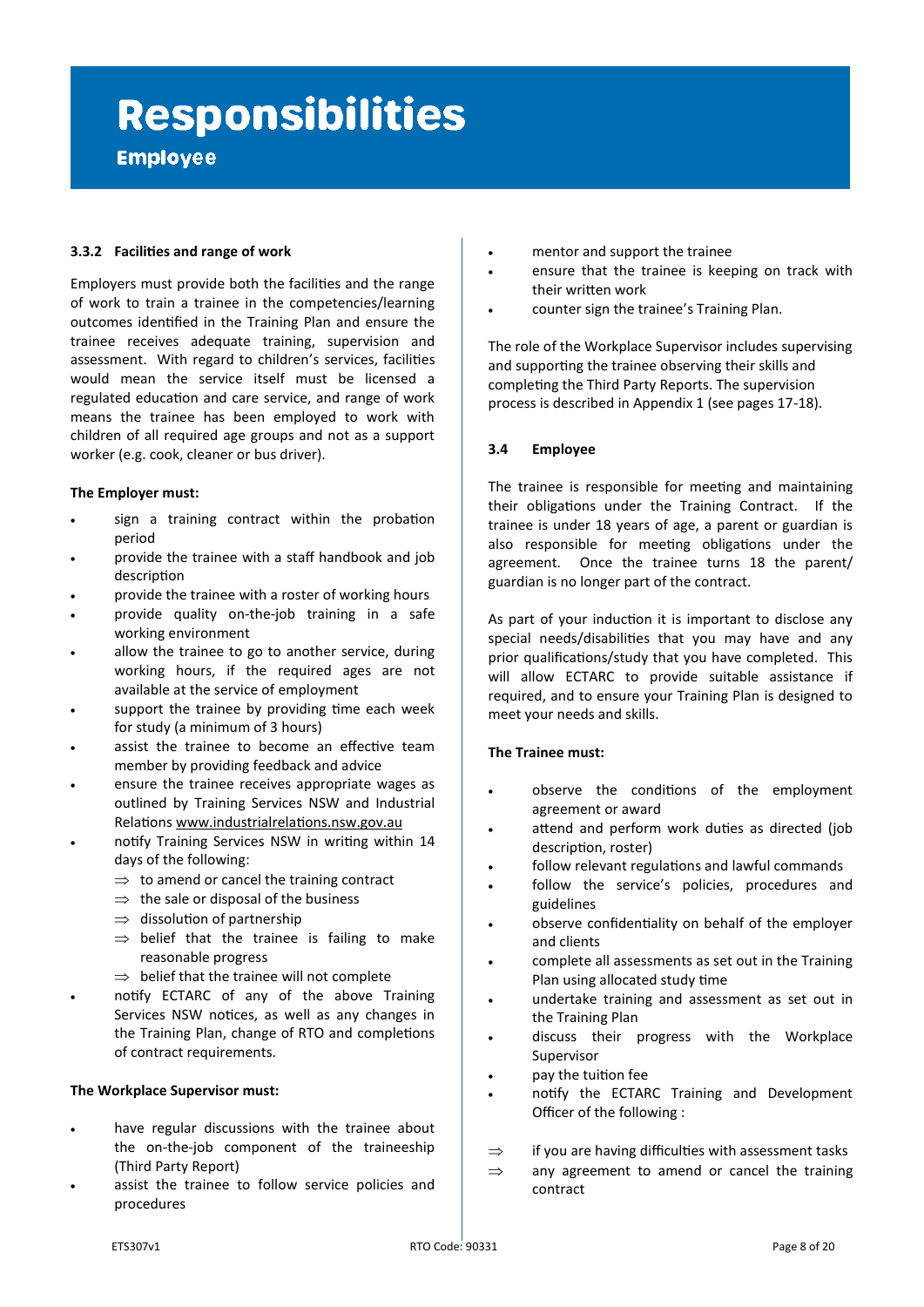# **Practical Experience**

### **Hours**

- $\Rightarrow$  change of RTO and completions of contract requirements
- $\Rightarrow$  if you require any changes to your Training Plan
- $\Rightarrow$  belief that the employer is failing to meet their obligations
- $\Rightarrow$  belief that you will not complete in due time.

### **4.0 Traineeship Qualifications**

The traineeship qualifications offered are competency based programs which are assessed against the CHC Community Services Training Package. ECTARC offers the following qualifications:

CHC30121 Certificate III in Early Childhood Education and Care

CHC40113 Certificate IV in School Age Education and Care

CHC50121 Diploma of Early Childhood Education and Care

CHC50213 Diploma of School Age Education and Care

As part of your traineeship, you must complete the practical workplace requirements as outlined in *4.2 Practical workplace requirements for each qualification*. If the service where you are employed does not have children in all of the necessary age groups, you will be required to do short practicums at other services to prove competency.

#### **4.1 What needs to be completed during the traineeship**

- 17 units of competency to be completed for the CHC30121 Certificate III in Early Childhood Education and Care Traineeship
- 19 units of competency to be completed for the CHC40113 Certificate IV in School Age Education and Care Traineeship
- 15 units of competency to be completed for the CHC50121 Diploma of Early Childhood Education and Care Traineeship
- 25 units of competency to be completed for the CHC50213 Diploma of School Age Education and Care Traineeship

Each unit of competency has learning resources for the student to work through. The resources are designed

with real life scenarios and meaningful practical tasks to reinforce knowledge and encourage in-depth reflection. Both the learning resources and the assessment tasks are provided in the ECTARC Training Portal.

A **Third Party Report** is an official record of on-the-job competencies, which is completed by the Workplace Supervisor as the trainee completes the relevant units.

### **4.2 Practical workplace requirements for each qualification**

The trainee MUST complete hours with the following ages to meet the practical workplace requirements for the CHC Community Services Training Package. Please note: these are minimum hours required per age group NOT hours required per traineeship (*see 4.0 Traineeship courses*).

### **CHC30121 Certificate III in Early Childhood Education and Care – 160 hours**

- forty (40) hours working with Birth-23 montholds
- forty (40) hours working with  $2 3$  year-olds
- eighty (80) hours working with 3-5 year-olds.

### **CHC50121 Diploma of Early Childhood Education and Care – 240 hours**

- forty (40) hours working with Birth—23 montholds
- forty (40) hours working with  $2-3$  year-olds
- eighty (80) hours working with  $3-5$  year-olds
- forty  $(40)$  hours this can be in any age group which must include a child with additional needs
- eighty (80) hours in service management.

### **CHC40113 Certificate IV in School Age Education and Care – 160 hours**

• one hundred and sixty (160) hours working in School Age Education and Care (i.e. 6-12 year olds)

### **CHC50213 Diploma of School Age Education and Care – 240 hours**

- two hundred and ten (210) hours working in School Age Education and Care (i.e. 6-12 year olds)
- thirty  $(30)$  hours this can be in any age group which must include a child with additional needs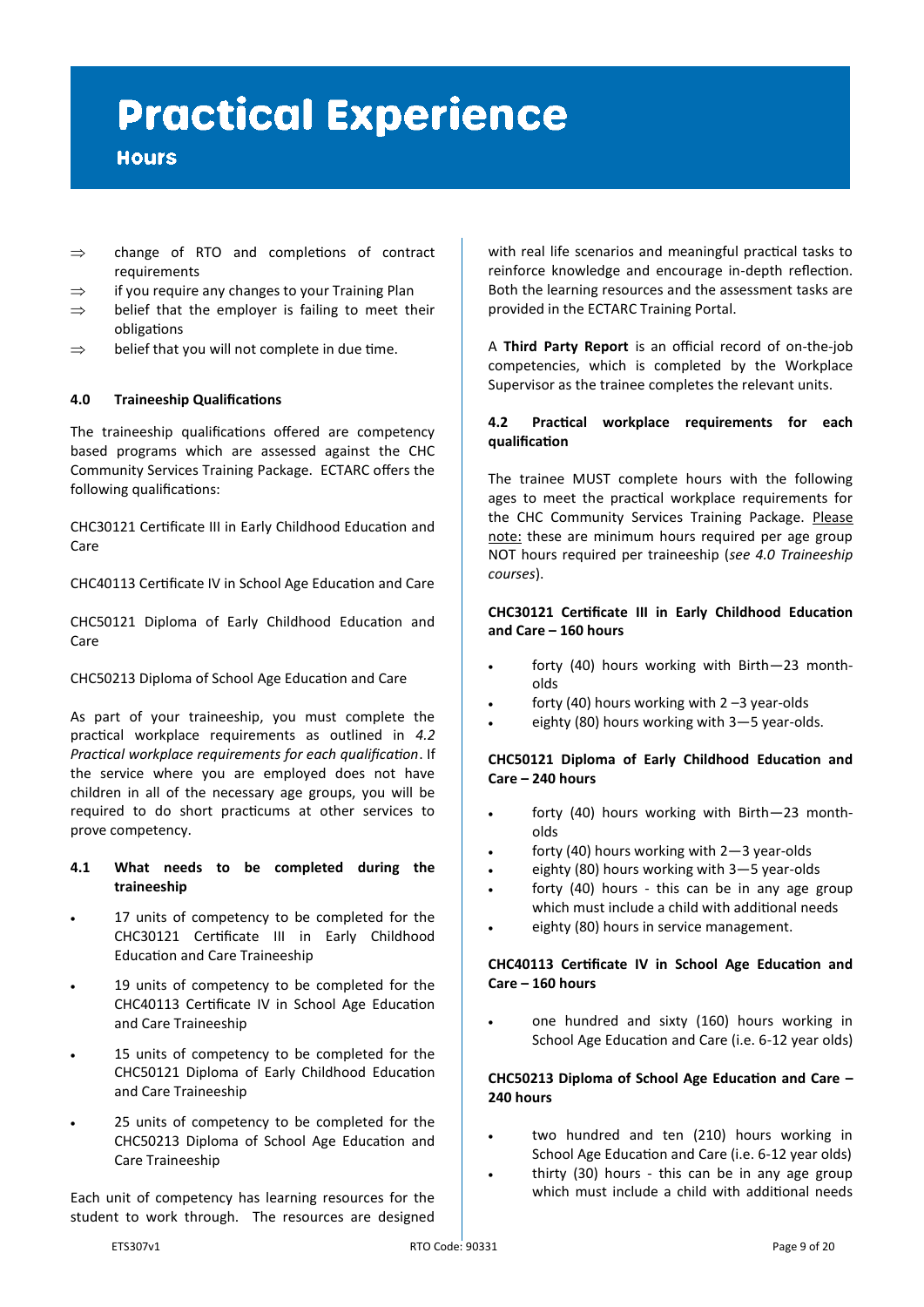### **Assessment Guidelines**

### **5.0 First Aid**

All trainees are required to complete HLTAID012 Provide First Aid in an education and care setting externally through a registered training provider. Before enrolling in your first aid course you will need to discuss with your Training and Development Officer the maximum amount ECTARC will reimburse towards the cost of the course. Please note: reimbursement will only be paid if the First Aid course has been completed after the ECTARC sign up date and in the term of the traineeship.

#### **6.0 How the training will be delivered**

ECTARC delivers training via a flexible delivery mode. At sign up, you will have been allocated an ECTARC Training and Development Officer who will guide you through your study program. ECTARC is responsible for delivering the off-the-job component of the traineeship, that is, conducting off-the-job assessments, marking assessments and assisting you with any support you may require. The qualified Workplace Supervisor is responsible for verifying the on-the-job performance is to a satisfactory standard. A Training Plan will be developed in conjunction with ECTARC, the trainee and employer, outlining the training and assessment dates for all units.

It is strongly recommended that your workplace will allocate you study time (minimum of 3 hours), for completing research, activities and assessments in the workplace. The allocated study time is recorded on the Training Plan at sign up and should be recorded in the Study Time Log Book found in the ECTARC Training Portal. The flow chart on Page 11 gives an overview of how training is delivered.

#### **Managing your study time:**

- Be prepared for your study/training time before it begins – have learning guides and assessments ready
- Ask your Workplace Supervisor for a quiet location so that you can concentrate
- Start your traineeship by using your Training Plan to keep on track – aim to have units finished the week before they are due
- Complete your Study Time Log Book each study time in the ECTARC Training Portal
- Keep on track  $-$  you will only have trouble trying to catch up
- Create a task list to help you keep track of the little things
- Be organised keep things together to save confusion
- Remember you will need to do study time at home to complete all of the written requirements
- Use your traineeship as a valuable learning experience
- Remember to phone your ECTARC Training & Development Officer in your study time if you have any questions or need added motivation
- Enjoy your study  $-$  but remember to enjoy life as well.

#### **7.0 Assessment Guidelines**

Marked assessment tasks will be available on the ECTARC Training Portal. You will receive an email every time an assessment has been marked. Assessment results are not graded. They will be recorded as:

- **S Satisfactory** to be assessed as Satisfactory, you will need to complete all parts of the assessment, providing sufficient evidence of your knowledge, understanding and skills to a standard that consistently demonstrates the requirements of the unit.
- **NYS Not Yet Satisfactory—**a NYS result means there is an area/s of the unit that you have not yet demonstrated. Your TDO will identify the area(s) for you and provide guidance and support as to what is required to achieve a Satisfactory results.
- **C Competent—**for each unit of competency you must successfully complete: A Written Assessment task, a Third Party Report, Practical Assessment, and Work placement hours (where applicable). Once all requirements of a unit have been met, it will then be deemed as Competent.
- **NC Not Competent—**ECTARC can re-assess you on a unit of competency up to a maximum of three times. After three attempts you will be deemed Not Competent.

Third Party Reports are completed by the Workplace Supervisor and the trainee, and involves both parties signing to verify that the trainee satisfactorily demonstrates the required skills.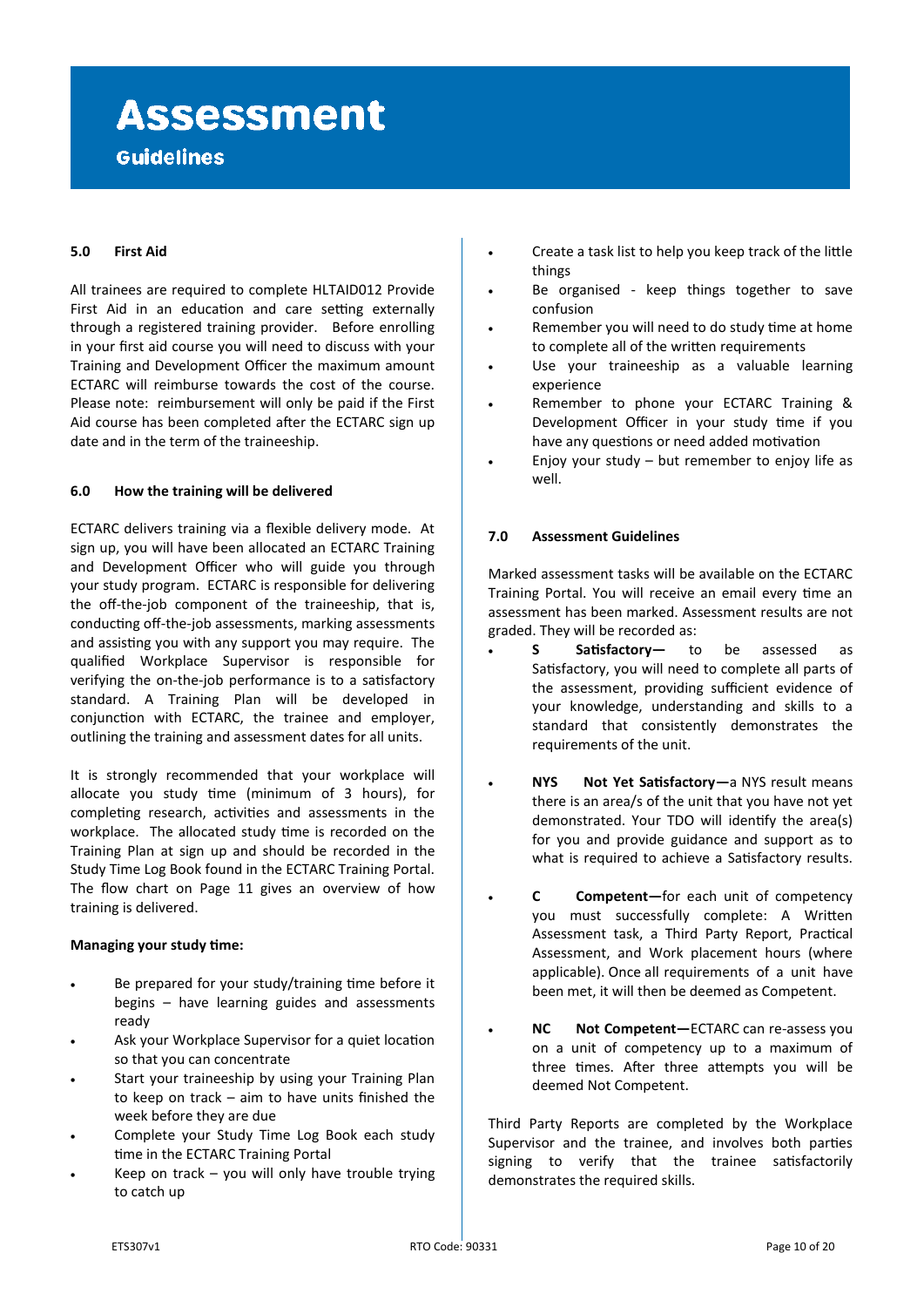# **Traineeship Process**

**Commence any time of the year** 

### **How ECTARC will deliver the training**

**Step 1** - ECTARC traineeship programs are delivered via distance learning via correspondence.

Learning resources are designed for self-study, with all the information a trainee needs to complete their qualification.



Written assessment tasks are completed on the ECTARC Training Portal and submitted online. Written assessment tasks are marked and the trainee is given constructive feedback to support further learning. This continues until all units are completed over the term of the traineeship. Where an assessment is marked as Not Yet Competent, it must be resubmitted to ECTARC via the ECTARC Training Portal.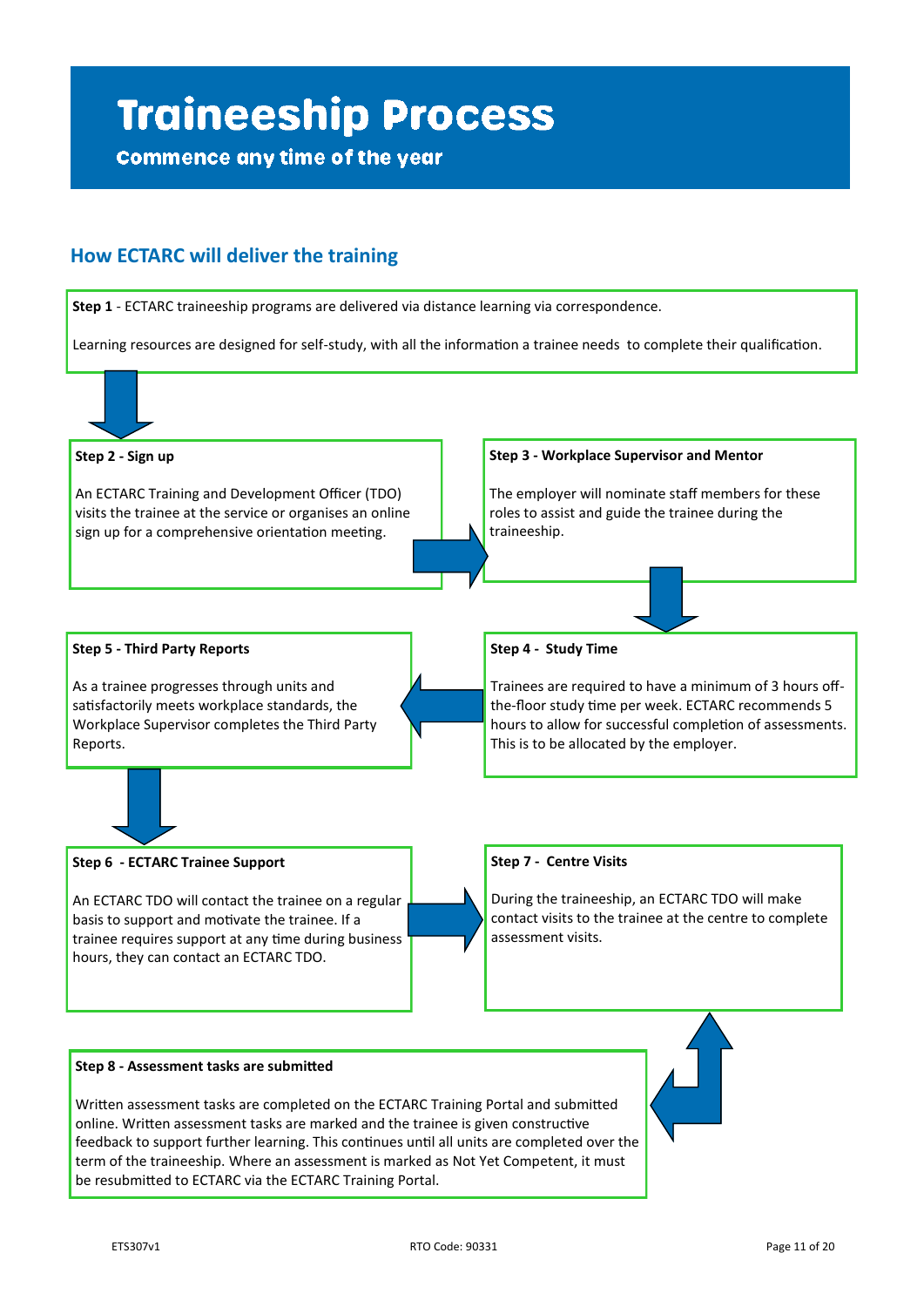### **Assessment Guidelines**

All off-the-job components (assessments) will be assessed by an ECTARC Training and Development Officer.

### **7.1 Submitting assessments**

Your assessments will need to be completed and submitted on the ECTARC Training Portal. Your assessments will be marked and feedback given to support your learning and progress.

**Important:** the Third Party Report must be completed, signed and uploaded with every assessment when submitting work for marking. Assessments will not be marked without the completed Third Party Report.

#### **When completing your assessments:**

- make sure you have read the learning resources before attempting the assessments
- complete whole units before submitting assessments
- if you have any questions, please contact your ECTARC Training and Development Officer – they are there to support you

For more information on how to submit an assessment, please see the 'ECTARC Training Portal FAQ' page on the ECTARC website.

All students will have 14 days access to the ECTARC Training Portal after their course completion date to download content and any completed assessments for future reference. To download completed assessments, go to the relevant unit and click on the ASSIGNMENTS link to view your assessment tasks. Click on the assessment task you wish to copy and then right click on your mouse and choose the PRINT function. Change the destination from your printer to the PDF setting and click SAVE. If you have any questions regarding the saving of your online content, please call 02 4223 1111.

### **7.2 Referencing**

It is important to acknowledge any references you use when completing an assignment - whether you quote directly from authors, or use/paraphrase other's ideas. The referencing format should contain the following information:

Surname of author; initials of given names; year of publication; name of publication; name of publisher; location of publisher. For example: Silberg, J. 1993, *Games to Play with Two Year Olds,* Gryphon House, Beltsville, Maryland.

Black, KB. and Puckett, MB. 1996, *The Young Child: Development from pre-birth through age eight,* Prentice Hall Inc, New Jersey.

### **7.3 Assessment feedback**

From time to time you may be asked to resubmit an assessment task. This may be because you have misinterpreted the question or the instructions, left out part of the question or not provided sufficient information/evidence. Your Training and Development Officer will provide assistance and advice on how to complete the assessment. Alternative methods of assessment may be arranged to suit the needs of the trainee.

Should you ever feel dissatisfied with the assessment of, or comment on your work, or that you have not been given sufficient feedback, do not hesitate to notify your Training and Development Officer and explain your concerns. If you wish to lodge a formal appeal please contact ECTARC.

### **8.0 Assessment Procedure**

### **8.1 Credit Transfer**

If you have undertaken a unit of competency or qualification with another Registered Training Organisation (RTO) and have documented evidence of your achievement (i.e. a Statement of Attainment/ Certificate/Transcript), you can apply for *Credit Transfer*  for the relevant assessment outcomes/unit(s) of competency. A student must provide ECTARC with a copy of their Statement of Attainment **OR** their academic transcript on enrolment. This will be verified through the USI Portal or by ECTARC contacting the issuing RTO to verify the transcript or Statement of Attainment. Once this evidence is verified, Credit Transfer will be granted for the relevant unit/s.

### **8.2 Recognition of Prior Learning (RPL)**

Recognition of Prior Learning is an assessment process where candidates provide evidence of previous experience to demonstrate that they hold the required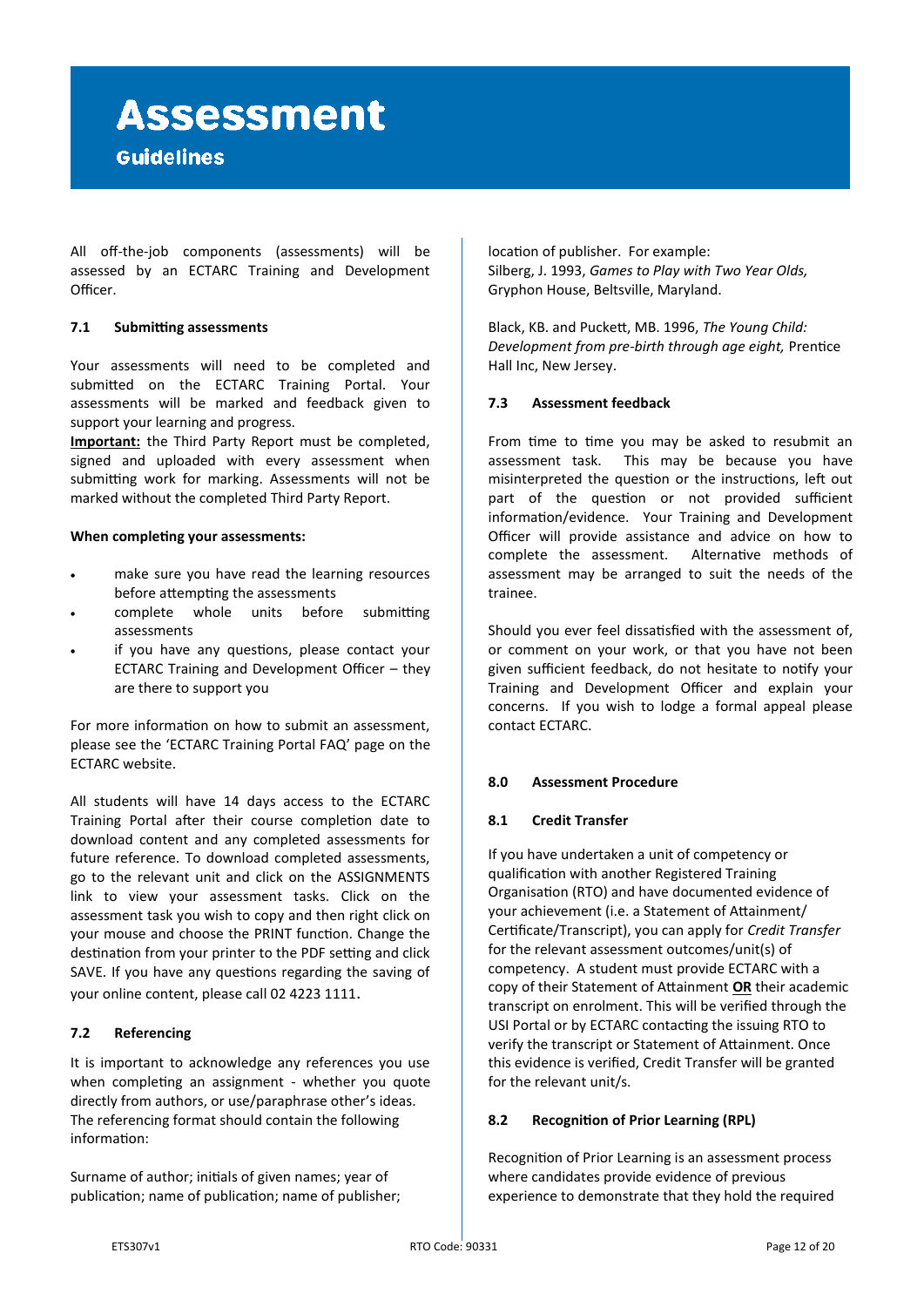# **Assessment**

### **Guidelines**

skills and knowledge of one or more units of competency. Previous experience may include (but is not limited to) paid or voluntary work, life experience, professional development or formal qualifications.

RPL is suited to candidates who have demonstrated experience in an education and care service or equivalent. For those wishing to apply for RPL for a full qualification, ECTARC recommends experience of a minimum of 5 years, working in a variety of roles within an education and care service.

### **9.0 Foundation Skills**

The Language, Literacy and Numeracy (LNN) needs of trainees are identified and discussed at sign up. Students are required to complete a Foundation Skills Questionnaire. This allows us to:

- identify students who may require additional training
- identify the specific training needs of individual students

Through this process, ECTARC is able to identify, negotiate, plan, and implement appropriate learning and assessment strategies to meet individual needs. ECTARC can offer support to trainees and Workplace Supervisors, and advise trainees of other support services.

### **10.0 Access & Equity**

All ECTARC staff is required to act in accordance with ECTARC's *Code of Practice* and ensure that all students/ clients are made aware of their rights and responsibilities. The Code of Practice is available on the ECTARC Student Portal.

Under the relevant Commonwealth legislation*,* ECTARC will make reasonable adjustments for people with additional needs. This may include Aboriginal and Torres Strait Islander people, South Sea Islander people, people from culturally and linguistically diverse backgrounds, people with disabilities, and people living in rural and remote areas. This means:

- ECTARC offers additional language, literacy and numeracy support to students that enrol in a study program.
- Assessment tasks will be assessed flexibly taking into account students' specific needs.

• ECTARC has policies and procedures to ensure that all students receive appropriate welfare and guidance throughout their program. All efforts are made to offer a flexible method of assessment to enable students to complete programs satisfactorily. Each case is reviewed on an individual basis to determine the best solution. Please speak to an ECTARC Training and Development Officer regarding your requirements.

If it is identified during sign up that you require adjustments to your assessment tools, ECTARC can customise your program to meet your needs.

### **11.0 Cancellation of Contract**

- 1. Termination during the probation period requires one week's notice from either party.
- 2. Following the probation period, cancellation of the training contract can only occur through:
- mutual agreement between employer, trainee, and where applicable, the parent
- where the parties do not agree: application stating reasons must be made to Training Services NSW for investigation
- serious misconduct
- 3. Should you need to withdraw from or terminate the traineeship you must:
- Notify in writing to Training Services NSW to have the traineeship terminated.

All efforts should be made to work through difficulties and discuss options available. Support and mediation is available for trainees and employers through Training Services NSW or through Industrial Relations.

### **12.0 Completion**

Completion of the training contract occurs when the employer, the trainee and ECTARC Training and Development Officer agree that all competencies have been achieved and training completed. Completion will only be approved by ECTARC when:

- ECTARC receives completion forms and all required assessment tasks are received and marked as Competent
- a certified copy of a current first aid certificate has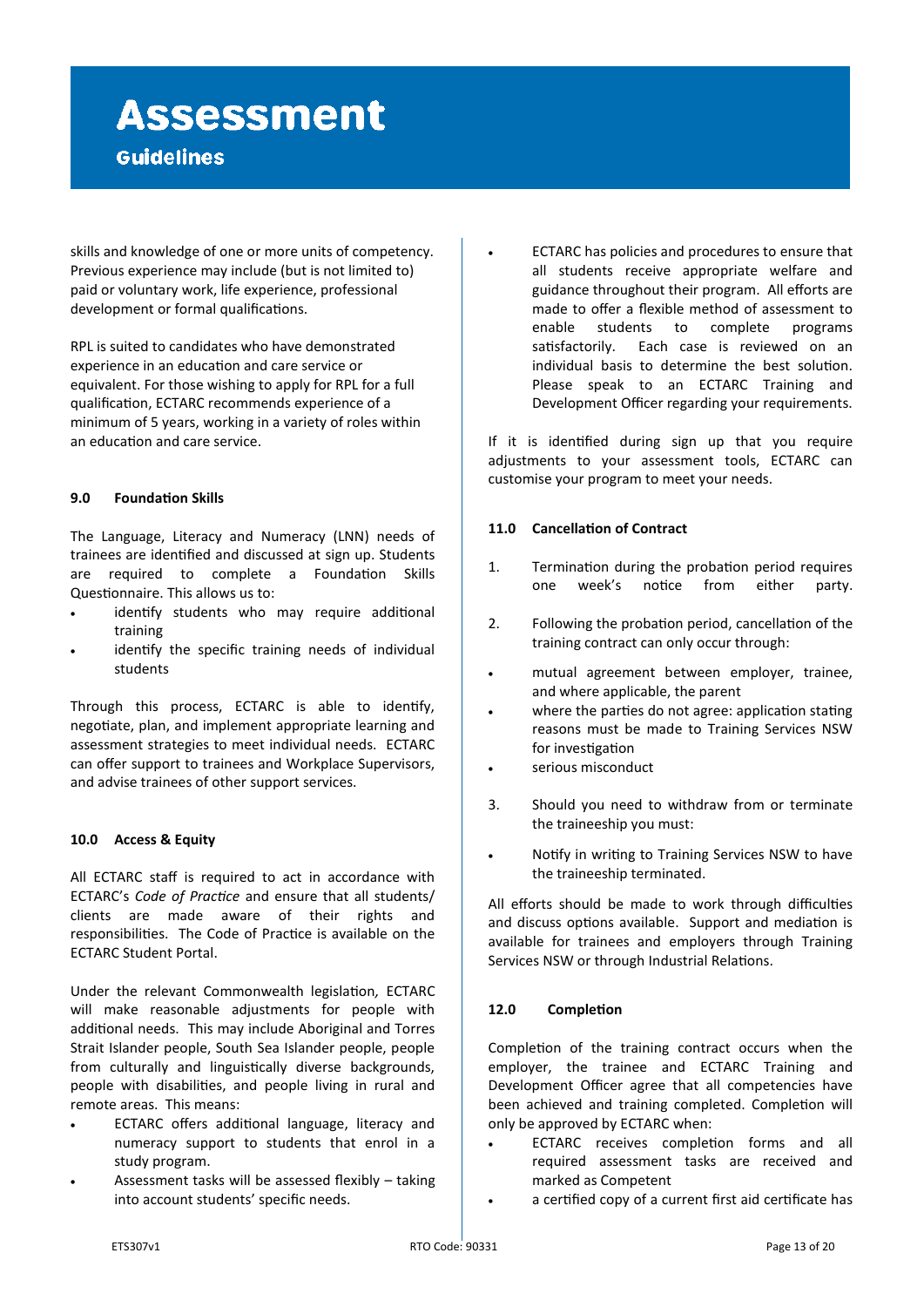## **General Information**

### **Complaints and Appeals**

been received

- a copy of the Workplace Supervisor's qualifications has been received
- the completed Third Party Reports have been received by an ECTARC Training and Development Officer for verification
- the actual completion date is determined by the RTO (in conjunction with Training Services NSW) during this process
- the tuition fee is paid
- a valid USI has been provided.

ECTARC will then issue the required qualification to the trainee and notify Training Services NSW that completion has occurred. Completion incentives can then be claimed by the employer.

Please note: if completion of the qualification occurs prior to the traineeship end date, a trainee must still complete the required time in the service as per the traineeship contract unless early completion is applied for through Training Services NSW.

### **13.0 Issuance of a Qualification**

A qualification will only be issued once all completion steps (as above) have been followed. Please note, that the trainee will be due for any eligible pay increment as of the completion date.

All qualifications (and statement of attainments) are issued free of charge, however replacement qualifications (if lost or damaged) are provided at a cost of \$55.00. Qualifications will be issued within 30 days, provided all fees and charges have been paid.

### **14.0 Complaints and Appeals**

ECTARC offers students the opportunity to appeal against an assessment decision or make a complaint. The appeals and complaints process is considered a valuable tool for management to improve the products, services and business operations it delivers to students. Students are encouraged to contact ECTARC to raise any concerns or complaints and are to be reassured that their complaint/concern will be dealt with:

- promptly and efficiently
- in a fair and equitable manner
- so as to respect confidentiality and ensure

impartiality is maintained

- so that parties are informed regularly of action being taken/progress
- in a manner whereby follow up checks are made at a later date to review the appropriateness of solutions reached
- so that documented records are maintained.

#### **Appeals**

If at any time you wish to query your assessment outcome, you must notify ECTARC in writing, adequately identifying and providing details of the query. Once the information is received, a panel of no less than three ECTARC TDOs will convene to conduct a full review of the original assessment. The outcome of the review will be documented and forwarded to the student who has made the appeal. If the student is satisfied with the outcome of the appeal, then no further action will be taken. If the student does not feel as though the issue has been resolved satisfactorily, then the formal complaints process must be followed.

### **Complaints**

A complaint is a statement or approach by a client or member of the community to an ECTARC staff member that may relate to:

- harassment or discrimination
- interpersonal conflict
- a lack of communication
- difficulties concerning allocation, interpretation or application of workload, procedures or policies.

In line with its quality improvement philosophy, ECTARC recognises the need for clear guidelines and procedures for handling complaints.

Complaints can be raised:

- in person
- in writing
- by telephone
- via email

An empathetic ECTARC staff member will listen to your complaint, and if possible/appropriate, resolve the issue promptly at the local level. If you are satisfied with the response and/or follow-up action(s), no further steps will need to be undertaken. If the informal approach is considered by either party to be inadequate/ inappropriate the formal approach, of lodging an official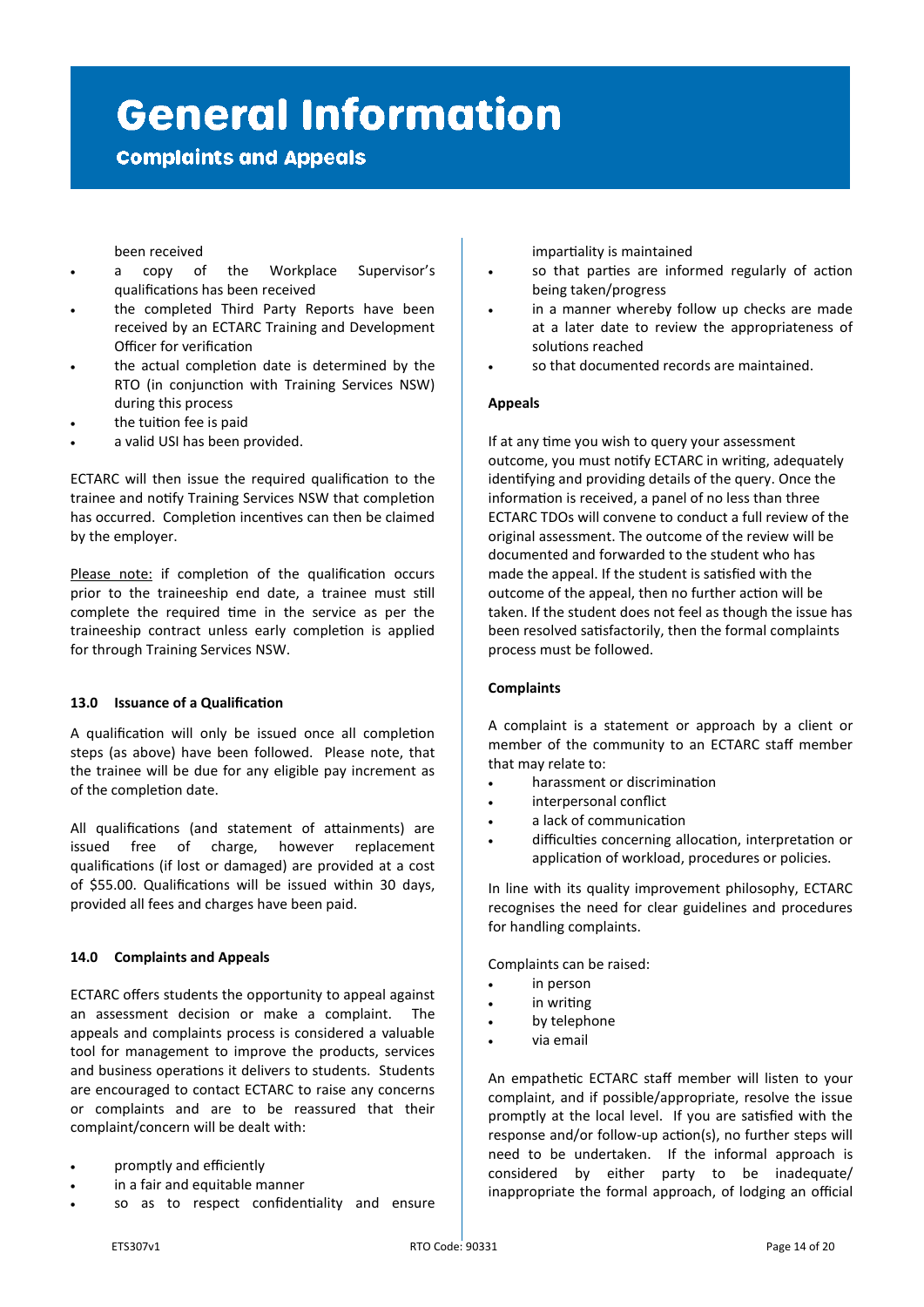# **General Information**

**Complaints and Appeals** 

complaint, should be undertaken.

### **Formal complaints process:**

### *Step 1*

To lodge an official complaint a written letter or email (natalie@ectarc.com.au) should be forwarded to the Consumer Protection Officer, Natalie Fernandes, adequately identifying and providing details of the complaint and the outcome sought. In the case that it is not possible to obtain a written document, a complaint can be given verbally with details recorded by an ECTARC staff member.

### *Step 2*

The record of complaint will be forwarded to a Manager for review. With the complainant's consent, a Manager will call the parties together and attempt to reach an agreement. The employee, client or member of the community raising the complaint may, at any stage of the procedure, invite an external representative to advise, assist or advocate on your behalf. In an interview situation, a friend/colleague may be invited to support and observe.

At any meeting conducted to investigate a complaint, you (the complainant) may elect to have an observer present. Note: an observer is not an active participant.

### *Step 3*

At the end of the mediation process if an agreed position is reached, the Manager will document the outcome of the meeting in writing and forward to the person who initiated the complaint. A copy will also be forwarded to all other parties involved in the matter.

If an agreement is not reached, within an agreed timeframe, the matter will be referred to Training Services NSW.

### **Additional information**

As a complainant, you have the right to receive assistance at any time during this process. You may choose to have a representative from an external agency, such as:

- the Anti-Discrimination Board
- a Union
- the Privacy Commission

to provide advice, support and/or advocacy.

All matters will be responded to without prejudice and within the specified time frames (usually five working days).

To ensure confidentiality, employees, clients or members of the community raising a complaint are advised to discuss the matter only with the person(s) directly involved.

#### **15.0 Disciplinary Procedures**

ECTARC reserves the right to terminate the training and/ or assessment of any student found guilty of academic misconduct (e.g. plagiarism).

### **16.0 National Training Complaints Hotline**

Where a student feels that an issue needs to be addressed further by an external organisation, they can contact the National Training Complaints Hotline. The hotline will not investigate complaints but will forward complaints to the most appropriate agency, authority or jurisdiction for consideration. Complaints can be registered with the National Training Complaints Hotline by Phone: 13 38 73, Monday–Friday, 8am to 6pm nationally.

### **17.0 Training Services NSW**

Training Services NSW supports traineeships under the Training and Employment Act 2000.

Further information about eligibility, rights, roles and requirements for employers, employees, parents and staff, is available from the Training Services NSW website: www.training.nsw.gov.au

### **18.0 Training Administration Charges & Assistance**

Training Services NSW provides information on all aspects of traineeships for all parties involved. Information on all topics are available on the website: www.training.nsw.gov.au

Topics covered are: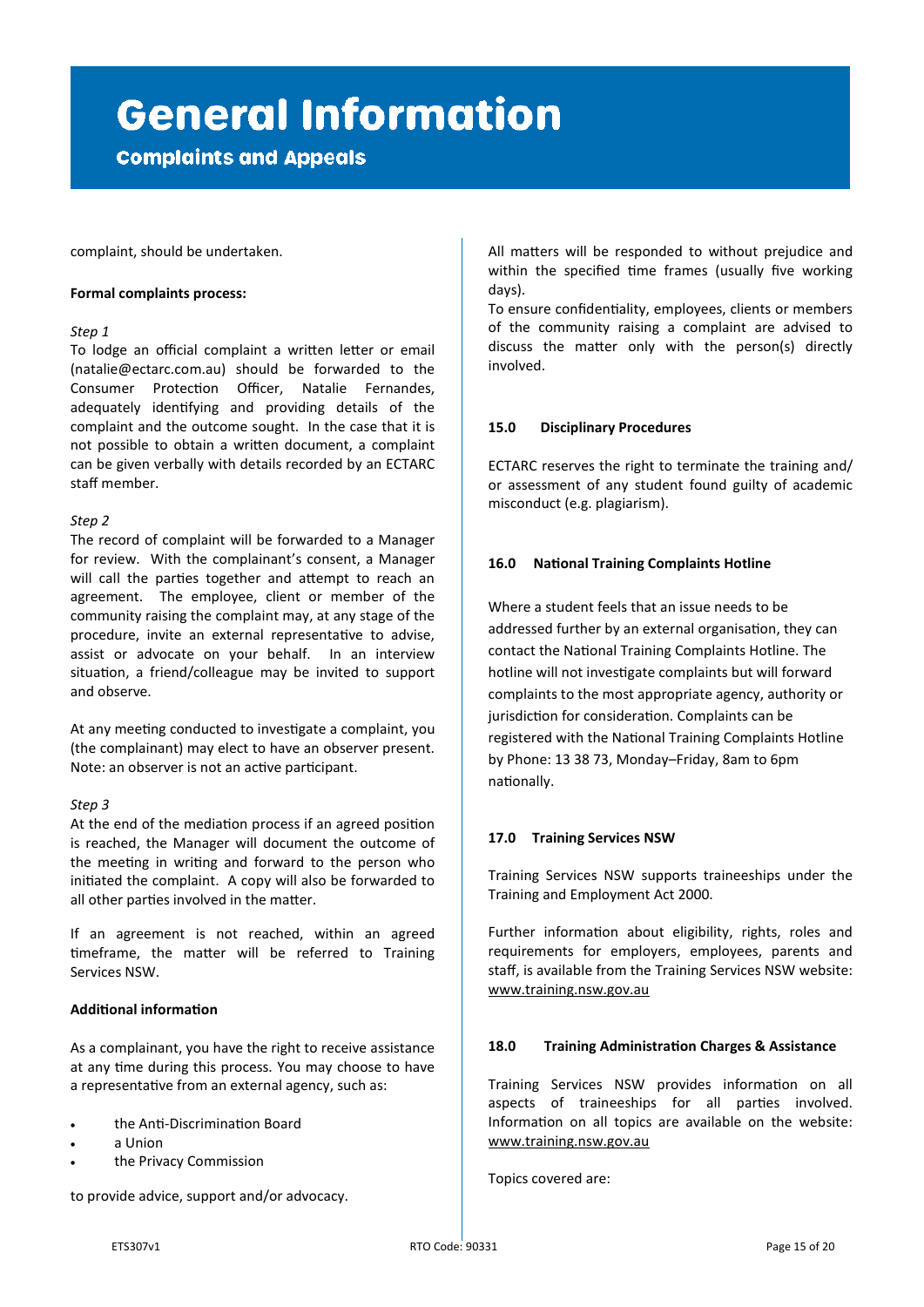## **General Information**

**Websites, contacts and assistance** 

- notifiable events
- travel and accommodation assistance
- appeals
- amendments to contract
- reductions and completions
- extensions
- incentive payments
- entitlements
- discipline
- eligibility

ECTARC and your AASN are also available to provide information and assistance at all times. We have provided some numbers and websites that you may find useful in item 19.0.

#### **19.0 Information Websites and Contact Details**

Training Services NSW Website: www.training.nsw.gov.au

Industrial Relations Ph: 131 628 Website: [www.industrialrelations.nsw.gov.au](http://www.dir.nsw.gov.au) 

WorkCover NSW (Work Health and Safety) Website: www.workcover.nsw.gov.au

Early Childhood Australia Ph: 1800 356 900 Website: www.earlychildhoodaustralia.org.au

Kidsafe Child Accident Prevention Foundation of Australia Website: [https://kidsafe.com.au](http://www.kidsafe.com.au)

Australian Skills Quality Authority Website: www.asqa.gov.au

ACECQA Website: www.acecqa.gov.au

Smart and Skilled Website: https://smartandskilled.nsw.gov.au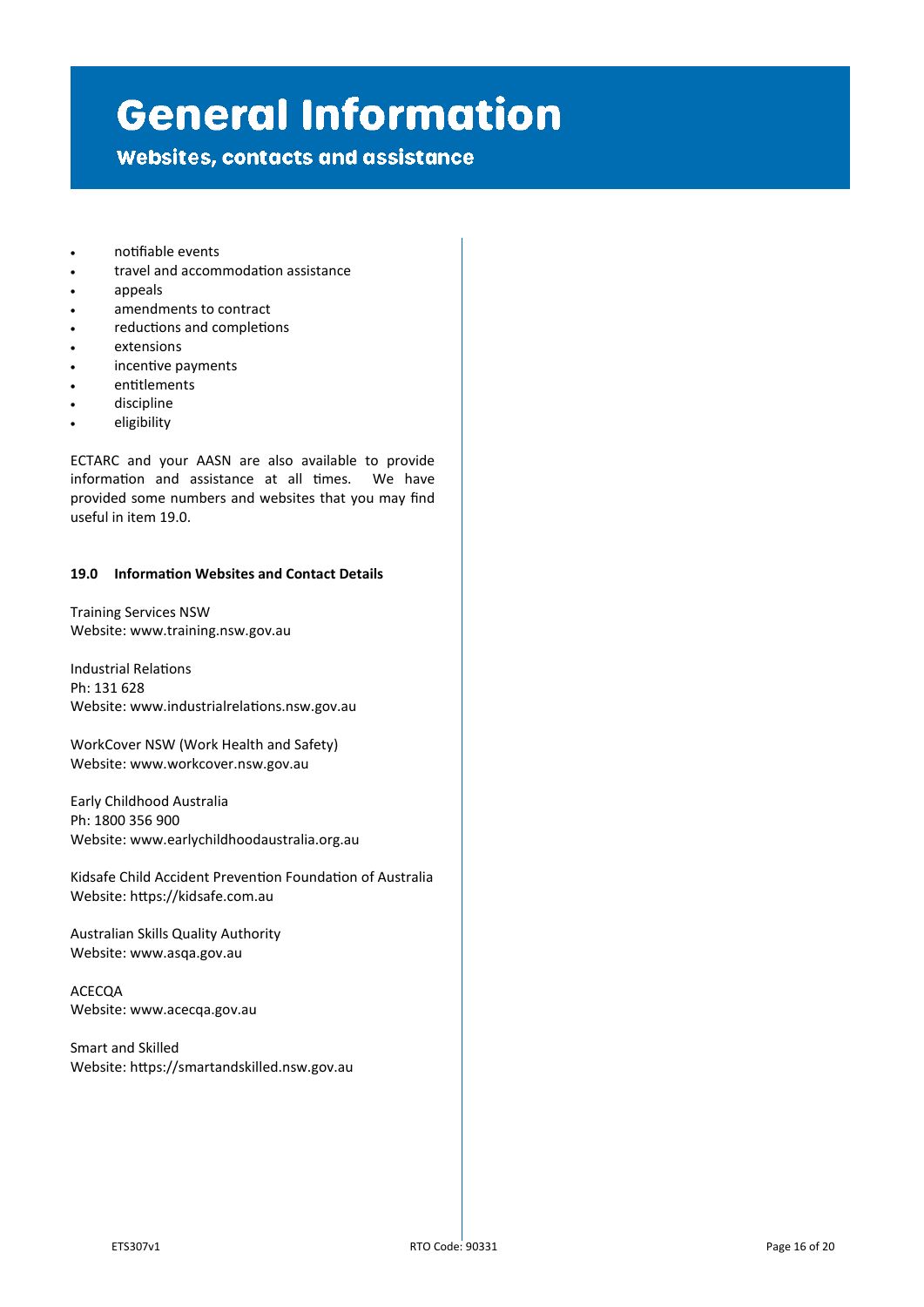### **A Guide for the Workplace Supervisor**

| <b>Steps</b>                                    | <b>Trainee</b>                                                                                                                                                                                                                                                                                                      | <b>Workplace Supervisor</b>                                                                                                                                                                      |
|-------------------------------------------------|---------------------------------------------------------------------------------------------------------------------------------------------------------------------------------------------------------------------------------------------------------------------------------------------------------------------|--------------------------------------------------------------------------------------------------------------------------------------------------------------------------------------------------|
| Step 1<br>Establish the on-the-job requirements | Familiarise yourself with the Third Party<br>Reports, in particular, the skills that you<br>need to show your Workplace<br>Supervisor that you can do at work and<br>the standards to which you can do<br>them.                                                                                                     | Familiarise yourself with the Third Party<br>Reports, particularly the standard to<br>which the skills must be performed by<br>the trainee.                                                      |
| Step 2<br>Prepare the trainee                   | Discuss these skills with your Workplace<br>Supervisor. If you don't understand<br>something, ask your Workplace<br>Supervisor for clarification.                                                                                                                                                                   | Discuss the skills and to what level<br>these skills have to be demonstrated at<br>work with the trainee.                                                                                        |
| Step 3<br>Plan and prepare for observation      | Discuss your understanding of what is<br>required and how, and when the<br>observations will take place with your<br>Workplace Supervisor.                                                                                                                                                                          | Establish a plan to observe, discuss, ask<br>questions, etc., in order to determine<br>the trainee's performance at a<br>satisfactory level.<br>ECTARC can assist you if required.               |
| Step 4<br>Observation and verification          | Demonstrate your skills and knowledge<br>consistently at work by participating in<br>a variety of work activities relevant to<br>each unit.                                                                                                                                                                         | Observe the trainee in the workplace<br>providing feedback as they go.                                                                                                                           |
| Step 5<br>Provide feedback                      | Work cooperatively with your<br>Workplace Supervisor and accept<br>constructive feedback.<br>Help your Workplace Supervisor to<br>identify gaps in your performance and<br>ways to build the relevant missing skills<br>and knowledge.<br>Work towards demonstrating your skills<br>and knowledge in further units. | Provide the trainee with constructive<br>feedback regarding their performance.<br>Discuss ways to overcome any<br>identified gaps.<br>Provide information where required.<br>Continued next page |
|                                                 |                                                                                                                                                                                                                                                                                                                     |                                                                                                                                                                                                  |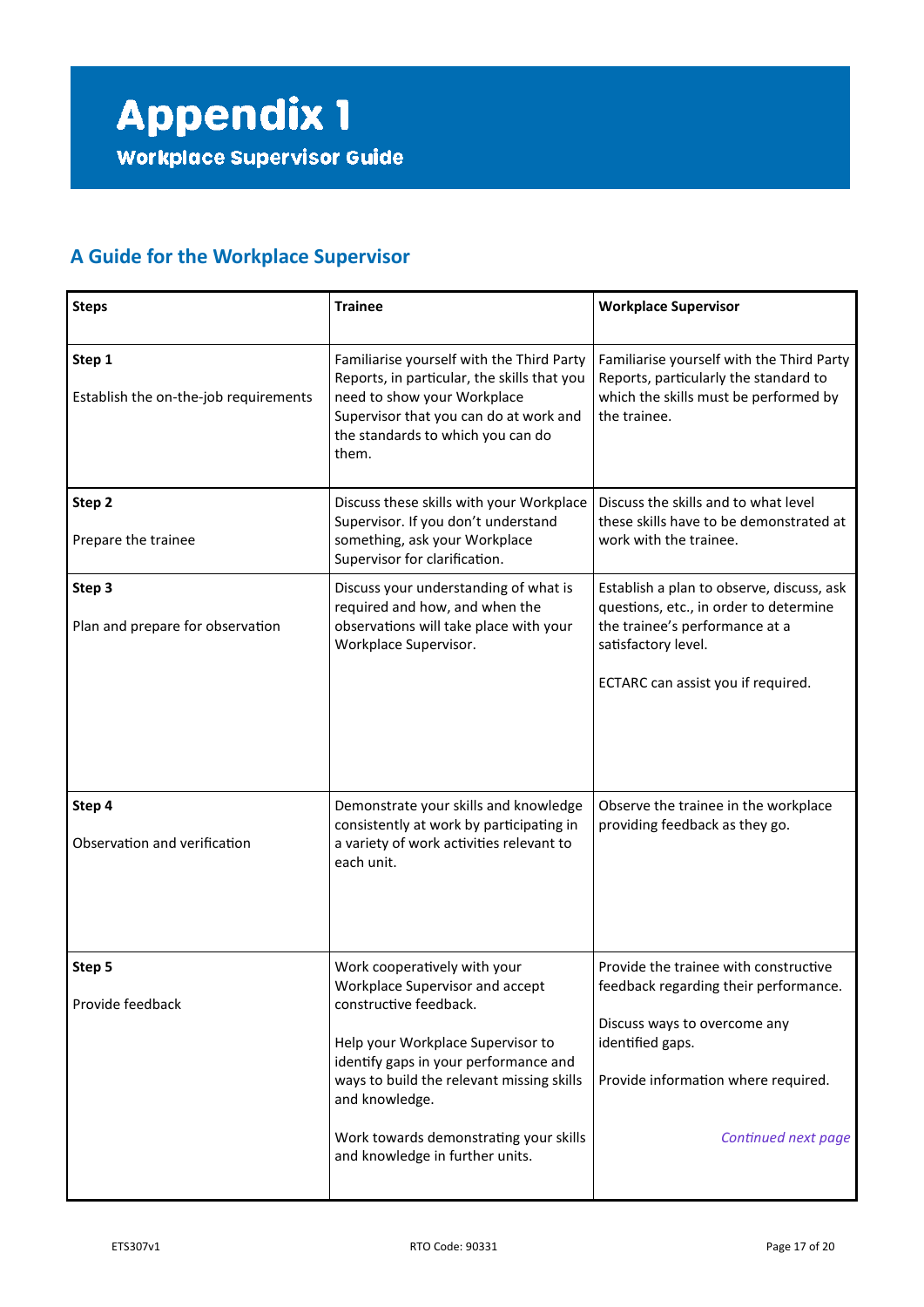### **A Guide for the Workplace Supervisor** *(continued)*

| <b>Steps</b>                                                  | <b>Trainee</b>                                                                                                                                                                                                                                 | <b>Workplace Supervisor</b>                                                                                                                                                                                                             |
|---------------------------------------------------------------|------------------------------------------------------------------------------------------------------------------------------------------------------------------------------------------------------------------------------------------------|-----------------------------------------------------------------------------------------------------------------------------------------------------------------------------------------------------------------------------------------|
| Step 6<br>Record results                                      | Collect the Third Party Report from<br>your Workplace Supervisor when<br>completed. Review any comments<br>made or suggestions for improvement.                                                                                                | Record details of the trainee's progress<br>on the Third Party Report.                                                                                                                                                                  |
| Step 7<br>Review the supervision process                      | Provide feedback about the supervision<br>process to the Workplace Supervisor. If<br>necessary, suggest ways to improve the<br>supervision process.                                                                                            | Review and identify any suggested<br>improvements to be made.                                                                                                                                                                           |
| Step 8<br>Participate in the appeals process<br>(if required) | Practice skills further.<br>Allow your Workplace Supervisor to<br>observe you demonstrating these skills.<br>If you have any concerns about the<br>outcome of these observations, speak<br>to your ECTARC Training and<br>Development Officer. | Provide feedback and counsel the<br>trainee regarding the outcome or<br>process.<br>Report any disputed decision to the<br><b>ECTARC Training and Development</b><br>Officer - who will assist you to<br>implement the appeals process. |